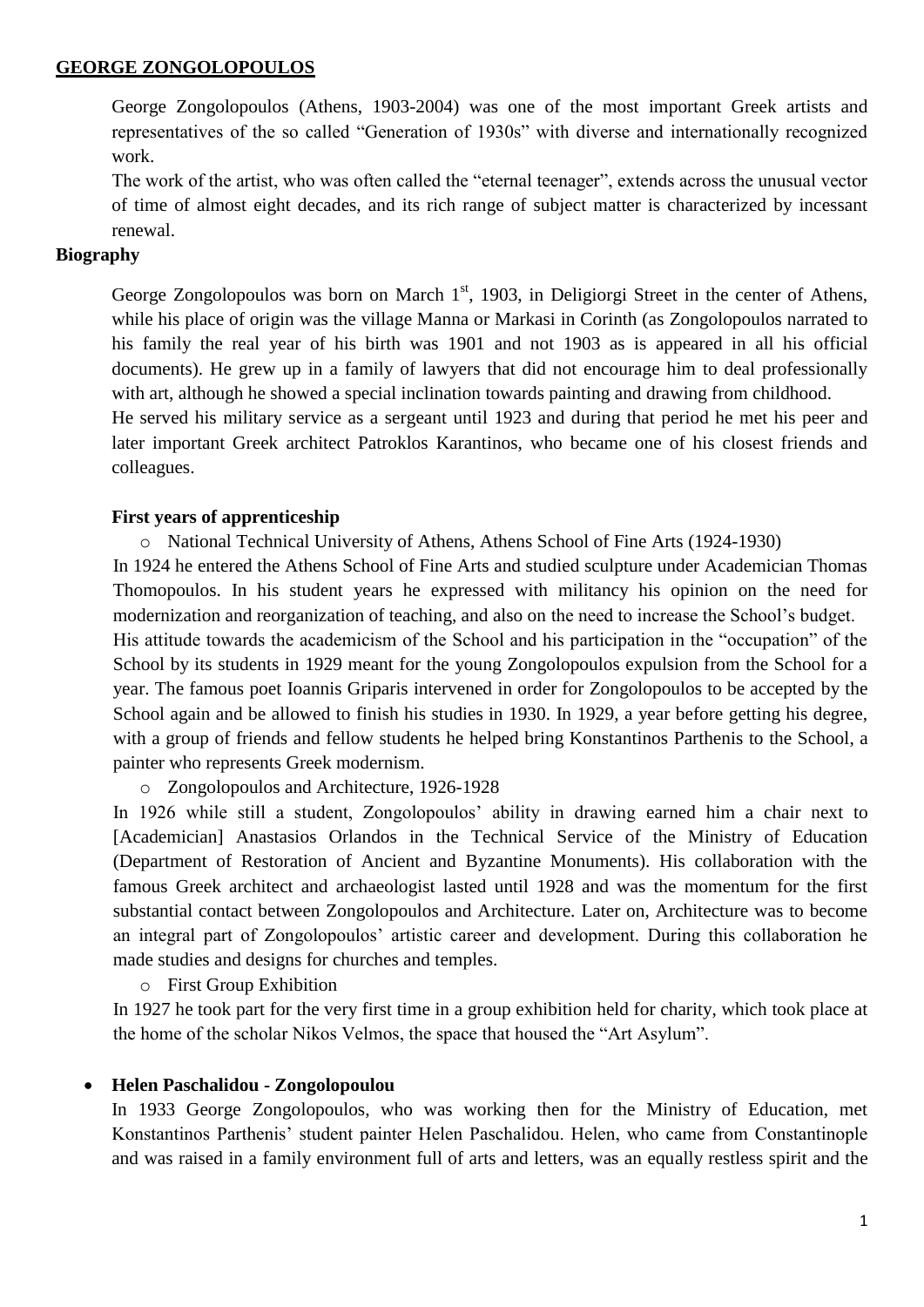person who would be next to Zongolopoulos in studies, educational travels, conferences and exhibitions and would inspire and support the sculptor.

In 1936 they married shortly before the outbreak of World War II and they acquired a plot in Psychiko where they built their home and studio. The couple chose not to have children. Helen"s sister Alexandra Paschalidou–Moreti (the seventh woman architect in Greece) explained, "They did not want to have children so as not to afflict them with their poverty and their bohemian way of life, but also because they wanted to work undistracted in their arts."

Helen and George remained inseparable for almost 60 years, and George in old age confided that "Helen was the most important thing I"ve had in the world."

#### **Ministry of Education 1930-1938 and the first travel to Paris**

In 1930 Zongolopoulos, a graduate of the Athens School of Fine Arts, returned to the Ministry of Education where he was appointed as a decorator in the Office of Studies for Urban New School Buildings under the architect Nikolaos Mitsakis. Zongolopoulos made studies and designed school buildings, churches and museums, and although he did not officially have the qualifications of an architect he made and refined architectural designs which in some cases he signed.

He closely collaborated with old and new friends of his, mostly painters and architects, "in an attempt to overcome what we perceived was a strict academicism," as the sculptor characteristically said. This friendly companionship included Dimitris Pikionis, Spyros Papaloukas, Patroklos Karantinos, Nikolaos Mitsakis, Fotis Kontoglou and Nikos Hadjikyriakos – Ghikas.

In 1937 he made with his wife Helen his first trip to Paris in order to attend the International Fair and an exhibition with artworks of El Greco. There he saw the work of Auguste Rodin, which in Athens at that time was known only through books, and came in contact with the work of Charles Despiau. In the International Fair he was impressed by the minimal Spanish pavilion which "in its entirety was preparing us for the big shock, the "Guernica", the work that Picasso sent in light after a series of drawings", as Zongolopoulos narrated.

That journey, along with Helen"s persistent urging and encouragement, led him to resign from his job in the Ministry of Education in 1938 and devote himself entirely to sculpture. The decision to leave a job that offered him a good salary brought the couple many hardships and privations especially in view of the Occupation of Greece in 1940.

#### **Works before 1939**

#### o The initial works

In his initial works Zongolopoulos worked with marble and bronze while he was preoccupied with busts and burial monuments. He worked his portraits based on an archaic style but not tied to a strict realistic performance. Typical examples of his work are the bronze-made "Head of Dimitris Vitsoris" located at the National Gallery of Athens, the marble-made "Bust of Andreas Miaoulis" located at the Pedion tou Areos (Field of Mars), the bronze-made "Head of Errikos Fradjeskakis", the bronze-made "Bust of Ariadne Xenakis", the marble-made "Bust of archaeologist Panagis Kavvadias", while he also made the bronze urn for the bones of the Orthodox Metropolitan Germanos III of Old Patras. He also embossed the marble-made 'Mourning Spirit' located at the First Cemetery of Athens.

 $\circ$  The 1<sup>st</sup> National Art Exhibition

In 1938 he took part in the  $1<sup>st</sup>$  National Art Exhibition at the Zappion Megaron. George Zongolopoulos went on to participate in all National Art Exhibitions other than those during the dictatorship.

o 1933 - Member of "Art Group"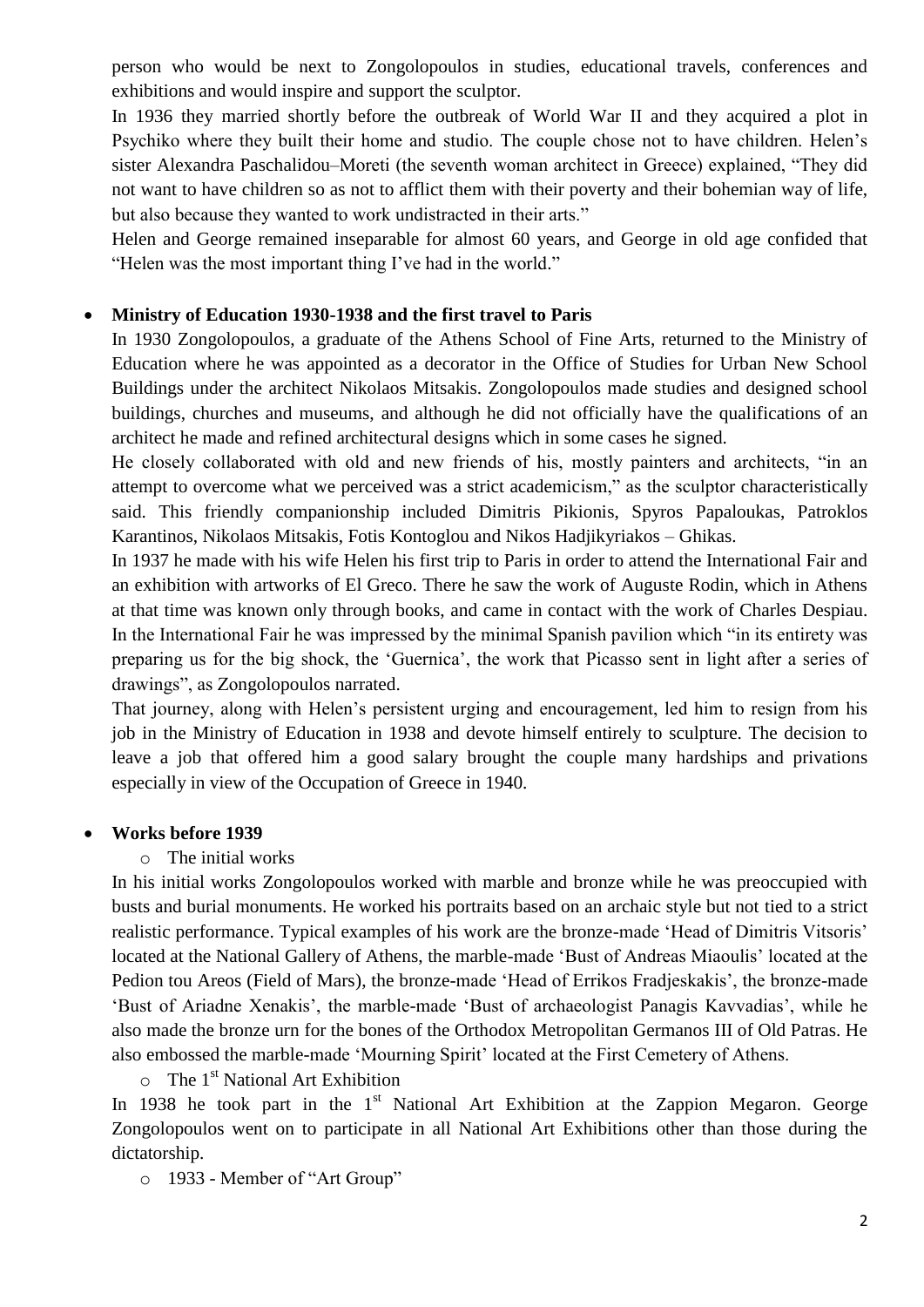In 1932 he joined the "Art Group" that had been originally founded by Nikolaos Lytras in 1919 and then reorganized in 1929 with the participation of Konstantinos Parthenis. Zongolopoulos took part in all group exhibitions held by the "Art Group" until 1940.

- o In 1934 he participated in a group exhibition at the Stratigopoulou Art Gallery along with Aginor Asteriadis, Spyros Vassiliou, Dimitris Vitsoris and Kostis Papachristopoulos. In many curriculum vitae of Zongolopoulos this particular exhibition is referred to as a solo exhibition because of its great importance for his early artistic recognition by the audience and art critics.
- o 1933 Sivitanidios Public School of Trades and Vocations

He taught drawing at the Sivitanidios Public School of Trades and Vocations in 1933-1934.

o Competitions

In 1931, as he was a member of the Association of Greek Sculptors, he was involved with the remodeling of Omonia Square. Zongolopoulos, years later, would come back twice to work on Omonia Square and his name is connected with the famous central Athenian square until the present.

The first known Zongolopoulos sculpture for public space and one for which he received the second prize was the study for the monument of the 'Unknown Sailor in Psitallia' in 1933. In 1939 he took part in the important competition of that time for the equestrian statue of "Georgios Karaiskakis". Zongolopoulos" plaster model qualified along with that of the sculptor Michail Tompros with whom he received equal prize money and a mandate to continue the competition between the two artists. The competition was temporarily canceled because of World War II but was finally completed postwar with Tompros winning the first prize and Zongolopoulos the third one. Among other participants in the competition was renowned sculptor and Academician Yiannis Pappas, cousin of Helen Paschalidou– Zongolopoulou.

# **First international presence**

During the difficult years of the Occupation when many people were struggling for survival, Zongolopoulos proposed to the Ministry of Education and particularly to the Stegi Grammaton kai Tehnon (House of Arts and Letters) a mess hall for artists.

Zongolopoulos was thematically interested in historical and social issues of the time. His participation in the  $2<sup>nd</sup>$  and the  $3<sup>rd</sup>$  National Art Exhibitions in 1939 and 1940, in which major names of the field took part, received rave reviews. As noted by the art critic Marinos Kalligas, "… Zongolopoulos, as a brilliant craftsman, knows as very few do how to give plastic value to volume."

## o 1940 - the **Venice Biennale**

In 1940 Zongolopoulos took part for the first time in the Venice Biennale. Zongolopoulos" name would be associated with the Venice Biennale for the next sixty years, until 2001 when at the age of 99 he took part for the last time in the Venice Biennale with the mobile sculpture "Five Circles". The sculpture is located at Omonia Square.

o The interwar period

- During the interwar period Zongolopoulos was mainly directed to anthropocentric representation.
- o 1946 Cairo Biennale and President of the Association of Greek Sculptors

He participated in the Cairo Biennale [1946] and took part in the exhibition of Greek art (Greek State Artists) in the Academy of Fine Arts in Stockholm and in the exhibition of the members of the Greek-French School at the Athens French Institute.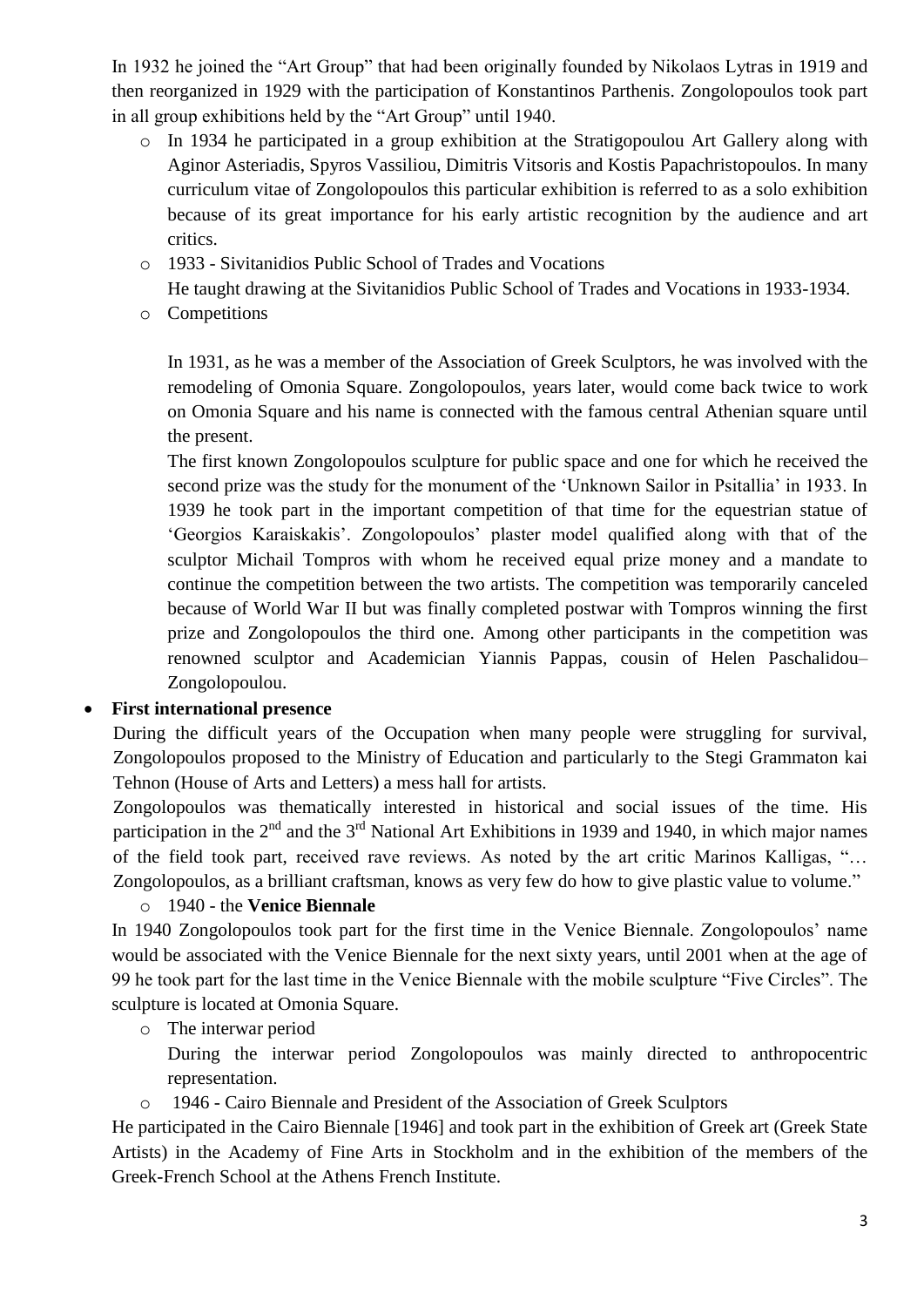In the same year he was elected Vice President of the Chamber of Fine Arts in Greece and President of the Association of Greek Sculptors.

o 1947 - "Monument to the Fallen"

He participated in a competition for the 'Monument to the Fallen' in Keratsini with the marble-made "Bust of Ariadne Xenakis". He won the first prize.

o 1948 - The first solo exhibition and the consolidation of his fame

In 1948 Zongolopoulos held his first solo exhibition at the Zachariou Art Gallery in Athens.

In the same year the first post-World War II National Art Exhibition took place at the Zappio Megaron where he was distinguished with the silver medal among 330 artists for his plaster-made "Ariadne", (the first prize was never given).

## **The 1950s – the complete and the vacuum**

o 1949 - French Government Scholarship

In 1949 Zongolopoulos was granted a scholarship from the French Government and moved to Paris for further studies at Marcel Gimond" s studio.

o Architecture in Paris

Alongside his studies he worked with the architectural firm of Joseph – René Binet, a factor which helped him extend his stay in the French capital and to continue his studies.

o 1952/1953 - the Greek State Scholarships Foundation and Italy

In 1952 a scholarship from the Greek State Scholarships Foundation took him to Italy where he specialized in bronze-casting techniques. During that period there was a gradual change in his work and a shift from realism to abstraction, although his sculpture still remained anthropocentric. He introduced abstract elements in his work, whilst realistic forms and volumes became more flat.

He studied in Rome, Milan, Florence and Pistoia. In Italy he came in contact with the work of Marino Marini.

o Monuments and public sculpture

In 1952 he participated and won, along with the sculptor Achilleas Apergis, the competition for the construction of the "Monument to the Fallen of Itea". This particular monument in Itea constitutes a unique phenomenon of cooperation in Modern Greek sculpture where two sculptors jointly signed the forms of the sculpture; Zongolopoulos signed the female figure and Apergis the male one.

o 1953 - Significant international friendships and the Tate Gallery

In 1953 Zongolopoulos became a member of the European Society of Culture (Société Européenne de Culture) that was founded in Venice in 1950 and held a dominant position in the European cultural scene of that period promoting dialogue and cooperation among the people of Europe. Through the Society he met important artists, writers and scientists.

In the same year he took part in a competition held by the Tate Gallery in London for the "Monument of the Unknown Political Prisoner".

o 1954 - "Monument of Zalongo"

1954 was the beginning of the implementation of one of the most iconic of George Zongolopoulos" works in public space, the "Monument of Zalongo". He began the first sketches and drawings of the sculpture in Florence and for six years the sculptor worked in situ at Mt. Zalongo on the six abstract female figures that represent the women who led the namesake dance. The memorial presented many construction difficulties, as the almost 4,300 limestone blocks that were needed for the construction of the monument were transferred from a distance of 160 km. and were carved on the top of the mountain. The monument was financially supported by two national student fundraisings.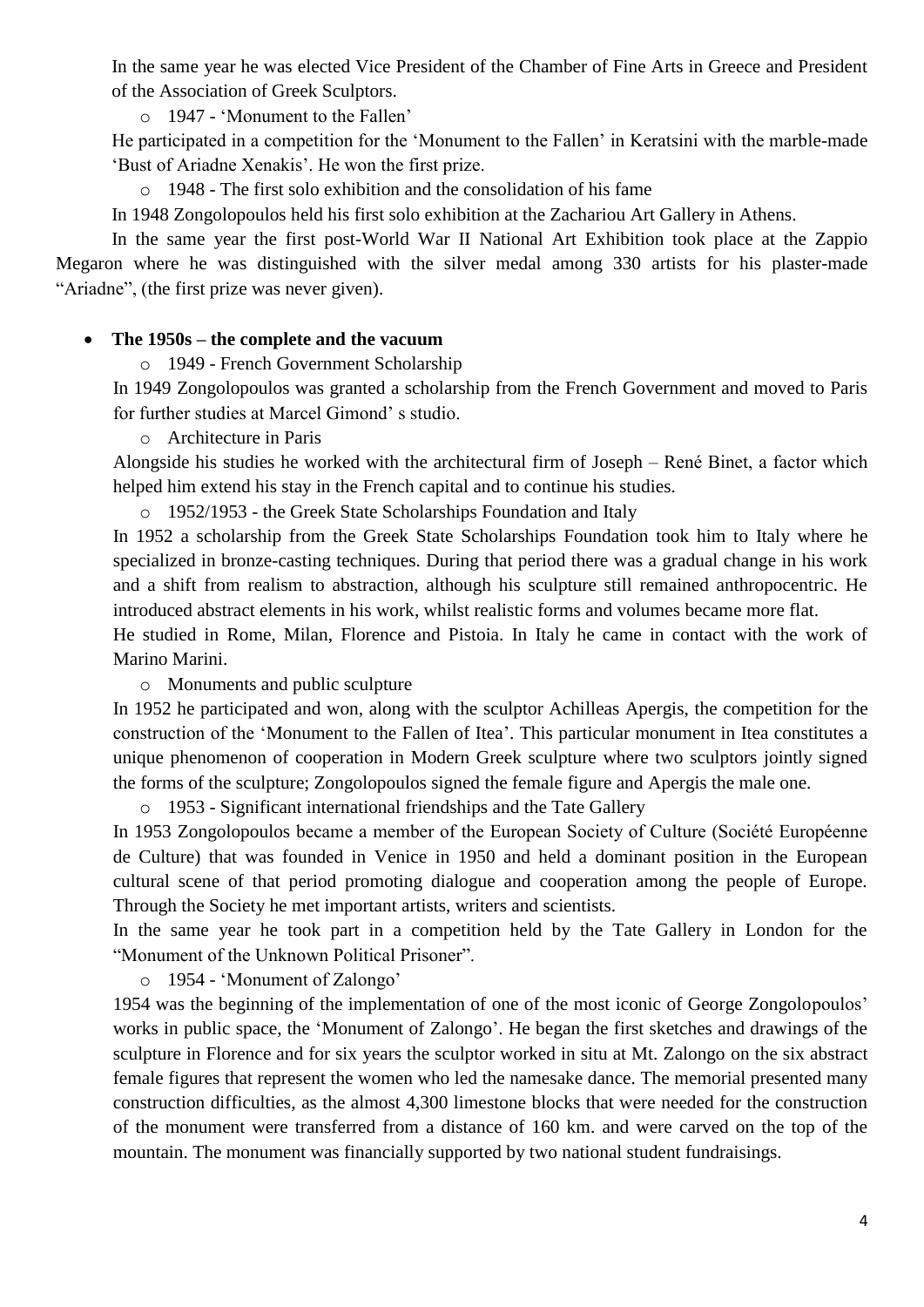The monument is 15 m. high and 18 m. long and is visible from a distance of 25 km. The construction of this monumental scale artwork was the impetus through which Zongolopoulos understood thoroughly that in sculpture "vacuum plus complete equals one."

o 1954 - "Monument to the Fallen of Kokkinia"

Zongolopoulos created a memorial to the Fallen of Kokkinia, a bronze sculpture with two forms that is placed at the Osia Xeni Square and is a reference to the blockade of Kokkinia in 1944. The sculpture is used by the Municipality of Nikaia - Ag. I. Rentis as its linear logo.

o 1957 - Sao Paulo Biennale

He participated with six metal sculptures in the Biennale of Sao Paulo. Amongst the sculptures is the "Poseidon", the first sculpture in which Zongolopoulos shows "a significant abstract configuration in an imaginary form", as the artist indicatively noted.

In the same year he became a member of the select committee of the Greek State Scholarships Foundation for sending sculpture students abroad, a position he held until 1959.

o 1958 - Omonia Square – "Poseidon"

In 1958 he participated in the competition for the redesign of Omonia Square in Athens and in collaboration with the architect K. Bitsios won the first artistic and architectural prize. The proposal included a sculptural composition of water jets in the center of which was placed the "Poseidon", the abstract sculpture that had been presented internationally in Sao Paulo the year before.

#### **The 1960s – emphasis on geometric forms**

o 1964 - Venice Biennale and the "Delphi"

He participated in the Venice Biennale and he created the abstract bronze sculpture "Delphi". In this period he introduced a series f bronze artworks that are distinguished by their clean architectural structure with plates which he processed by applying welding methods. Since 1989 the geometric composition of "Delphi" has been located at the junction of Vas. Sofias Avenue and Vas. Konstantinou Avenue in Athens, opposite the National Gallery.

o 1965 - Paris

Up to 1975 he took part in all exhibitions of the Salon de la Jeune Sculpture, while during the period of the dictatorship in Greece Zongolopoulos did not participate in any National Art Exhibitions.

o 1966 - TITF – Thessaloniki International Trade Fair

In 1966 Zongolopoulos, having won the first prize in the related competition, created the "Sculpture for TITF' or 'Cor-Ten'. The 18 m. high innovative creation of George Zongolopoulos roused a storm of protests, as it was not widely accepted by the Greek public of that era. The Cubistic sculpture is one of the earliest examples of Modernism in Greece and is said to represent the Winged Victory of Samothrace.

In the same year, King Constantine conferred honors on Zongolopoulos for his work. The sculptor politely refused to attend the reception and to receive the medal.

For the period of 1960-1988 he was a member of the Executive Council of the Société Européenne de Culture Prés la Biennale of Venice, which Zongolopoulos had firstly joined in 1953. He also became a regular contributor to the Society"s magazine entitled "COMPRENDRE".

## **The 1970s –kinetic art and the transparency of the media**

o Kinetic art

In 1971 a new period in Zongolopoulos' artistic course was inaugurated, the period of kinetic art. The "Manifesto of Kinetic Art" had been presented in 1955 at the Denise René Gallery in Paris, but the movement was slow to make its appearance in Greece. George Zongolopoulos was one of the first Greek artists who dared to experiment by introducing movement in his works. He created his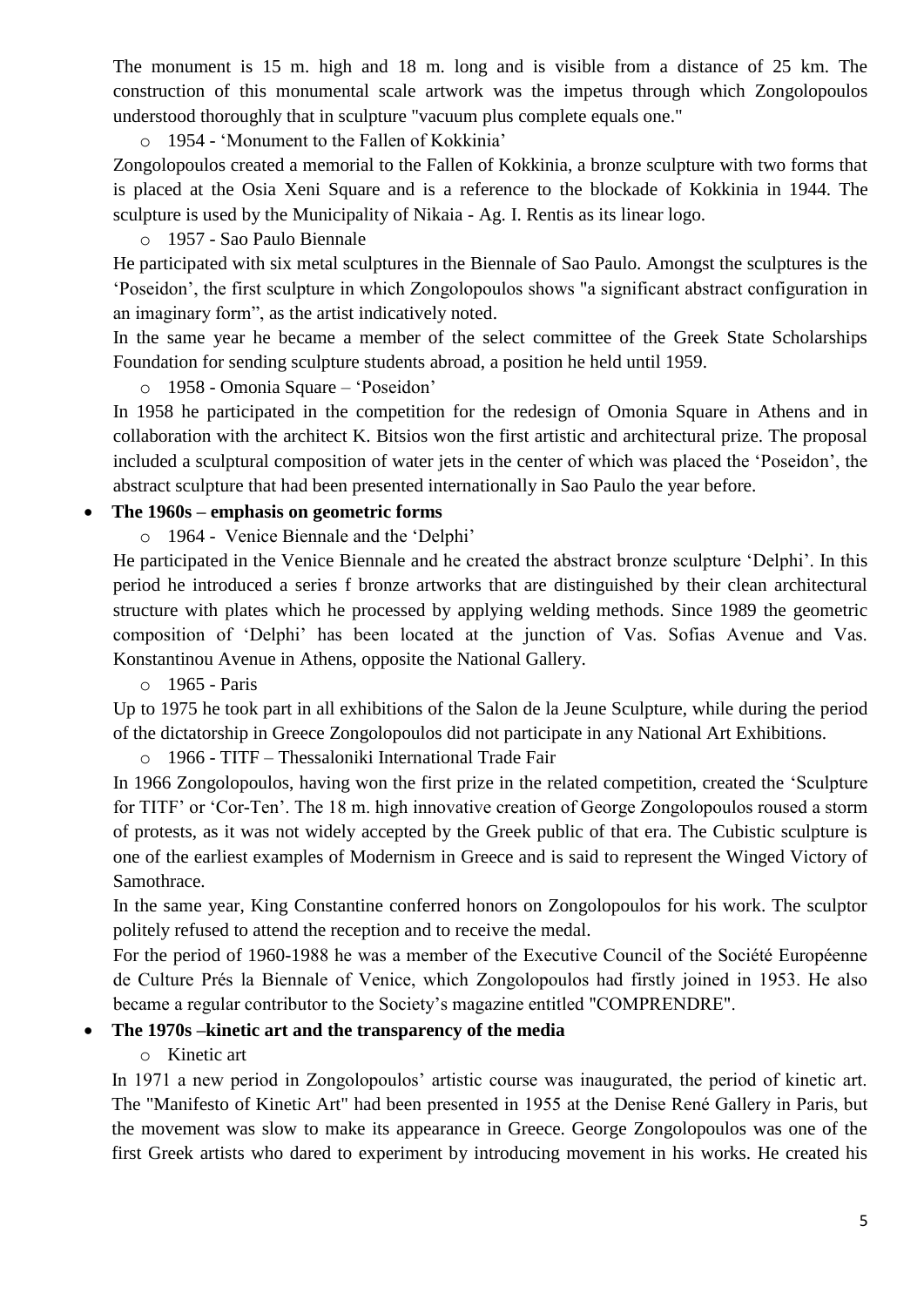first kinetic sculptures in the 1970s and presented them in a solo exhibition at the Hellenic American Union.

The artist used the power of water in his works, the majority of which are made in stainless steel, while beyond the motion that water offers he also moved on to the use of light in his new creations.

o 1973 - "Diaphragm" and the studio in Paris

In 1973 he created the 10 m. long sculpture 'Diaphragm' or 'Panels of Merlin' that in 1973 was installed at the head offices of the insurance company "Astir" at Merlin Street in Kolonaki, Athens. The main features of the sculpture are geometry, rhythm and repetition of rectangles in alternating, different visual patterns.

In 1971, the exchange of their house and land in Psychiko for the building of a block of flats (antiparochi) gave George and Helen the opportunity to acquire in 1973 a small studio in Paris. The couple lived about half of every year in Paris for a decade, attending and participating in international events. The studio in Paris was kept by Zongolopoulos until 1998.

o 1976 - "Lenses"

Apart from his mobile artworks, Zongolopoulos started creating sculptures with symbolic content. He used large magnifying lenses which he manufactured and brought from France, placing them in front of his sculptural compositions. The lens creates a visual playfulness in front of the sculpture as the artist invites the viewer to consider the object magnified. Characteristic works of this period are "The Gifts", "The Egg", "Lens & Nest", etc., that he presented in solo and group exhibitions.

 $\circ$  1977 – Zongolopoulos' retirement

In the same year Zongolopoulos held a solo exhibition at Campo Pisani where he presented the largescale circular sculpture "Spiral". The exhibition was organized during the Venice Biennale in collaboration with the Numero Gallery.

Also that year, Minister of Culture Constantine Trypanis approved Zongolopoulos"s retirement with recognition for his "outstanding services".

o 1978-1979 - Exhibitions in Paris and in Athens

In 1978-79 he participated in the group exhibition of 22 Greek painters and sculptors at the Grand Palais, and in 1979 he held a solo exhibition at the Zoumboulakis Galleries where he presented works from throughout his artistic career. Another solo exhibition followed at the Gallery  $Z + M$  in Thessalonica and one more exhibition at the Grands et Jeunes d 'Aujourd' hui in Paris.

## **The 1980s – prizes and sculpture in public spaces**

o The monuments for Klafthmonos Square and Gorgopotamos area

In 1981 George Zongolopoulos worked along with the famous architect Alexander Tombazis for the remodeling of the Klafthmonos Square in Athens. Their proposal received the first prize, winning the national competition, but their project was never realized.

In 1985 Zongolopoulos and Tombazis collaborated again, this time to create the "National Resistance Monument of Gorgopotamos'. The proposal of Zongolopoulos was the plastic shaping of a symbol without melodrama. The sculptor depicted this symbol on an 18 m. high sphere formed from transparent vertically and horizontally intersecting metal lines. The sculpture also had a sound function, as in the center of the sphere were rectangular metal plates designed to ring as bells with the force of the wind. The two contestants' study again won the first prize, winning approval from the journalists and art critics of the time, but neither was this project ever finally implemented.

o 1988 - the Umbrella

In 1988 the umbrella appeared for the very first time in Zongolopoulos' artistic language. The umbrella, a familiar everyday object for the protection of man against nature's elements, is the visual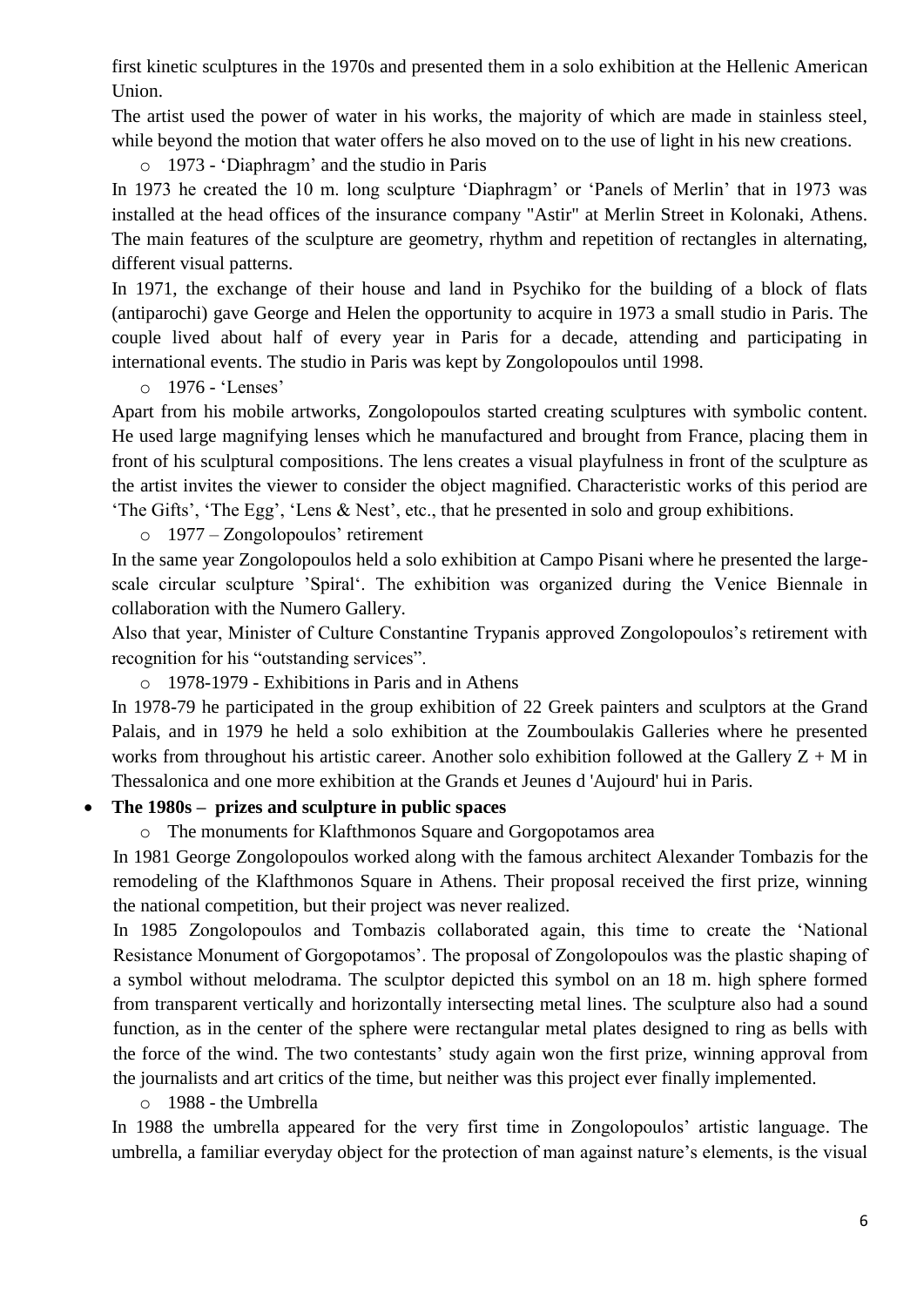theme that was to preoccupy the artist for years to come. The first 'umbrella sculpture' was an umbrella floating freely in space, penetrated by stainless steel lines.

o 1989 - European Cultural Centre of Delphi

He created a mobile sculpture with water and stainless steel entitled "Shield", which is placed at the European Cultural Centre of Delphi.

o 1991 - "Battle of Crete"

Zongolopoulos collaborated with the architect Alexander Tombazis for a third time. The project was the "Monument for the Battle of Crete". They won first prize in the competition, but the sculpture was never realized.

#### **The years 1990-2004 – sculptures in urban public space**

o 1993 - the "Umbrellas" at the Venice Biennale

In 1993 Zongolopoulos took part in the Venice Biennale with a solo exhibition presenting the hydrokinetic (mobile with water) sculpture 'Umbrellas'.

o 1995 - "Umbrellas" in Venice and in Brussels

The year 1995 was a landmark year for the "Umbrellas" of George Zongolopoulos. The sculpture "Umbrellas" that would receive wide acceptance and recognition, was presented by the sculptor at the Venice Biennale in the year that the institution was celebrating the 100 years of its operation. A static array of floating umbrellas that are airily based on diagonal axes, the sculpture was selected to be placed at the entrance of the Venice Biennale on a floating platform. Admired by the many visitors, the sculpture gained great publicity worldwide.

In 1995 the hydrokinetic (mobile with water) sculpture 'Umbrellas' won the first prize at the European competition held for the installation of European artworks at the building of the Council of Ministers of the European Union in Brussels. The "Umbrellas" was installed at the Cour d' Honneur (atrium) of the building, where it is still currently placed.

o 1997-1998 - "Umbrellas" in Thessalonica and in Psychiko

In 1997 the 'Umbrellas' was installed on Thessalonica's waterfront. That year Thessalonica was the European Capital of Culture. Loved by the Thessalonians, the sculpture became a reference point for the city. It is one of the most photographed sculptures in Greek public space.

A year later, in 1998, the artist created a similar sculpture for the Municipality of Psychiko, the Athenian suburb where he lived and created. The sculpture is placed at the main entrance of the Municipality of Filothei -Psychiko on Kifissias Ave.

In 2010 the Municipality of Filothei-Psychiko created the Open Air Glyptotheque of Psychiko - George Zongolopoulos Square, honoring the internationally renowned artist who was one of its first residents.

o 1997 - "Tel – Néant"

In 1997 his artwork 'Tel - Néant' (ie., to the beyond / chaos) travelled to the Venice Biennale, giving its own expression in human communication. The same artwork was exhibited two years later in the Wittenbergplatz in Berlin and in Weimar, to finally find its permanent place at the Head Offices of O.T.E. (Hellenic Telecommunications Organization) in the suburb of Maroussi in Athens.

o 1998 - "Olympic Circles"

The sculpture 'Olympic Circles' is a reference to the symbol of the Olympic Games, although the sculpture consists of six circles. The sculpture is placed in the National Gallery of Greece.

o 1999 - the "Column" at the Venice Biennale and at Rizari Park

G.Z.: "Recently I created the "Column", which is 21 meters high and has two moments, two meanings: one on the right and the other downwards. In the middle there is the light separator, with a line of a blue plastic."